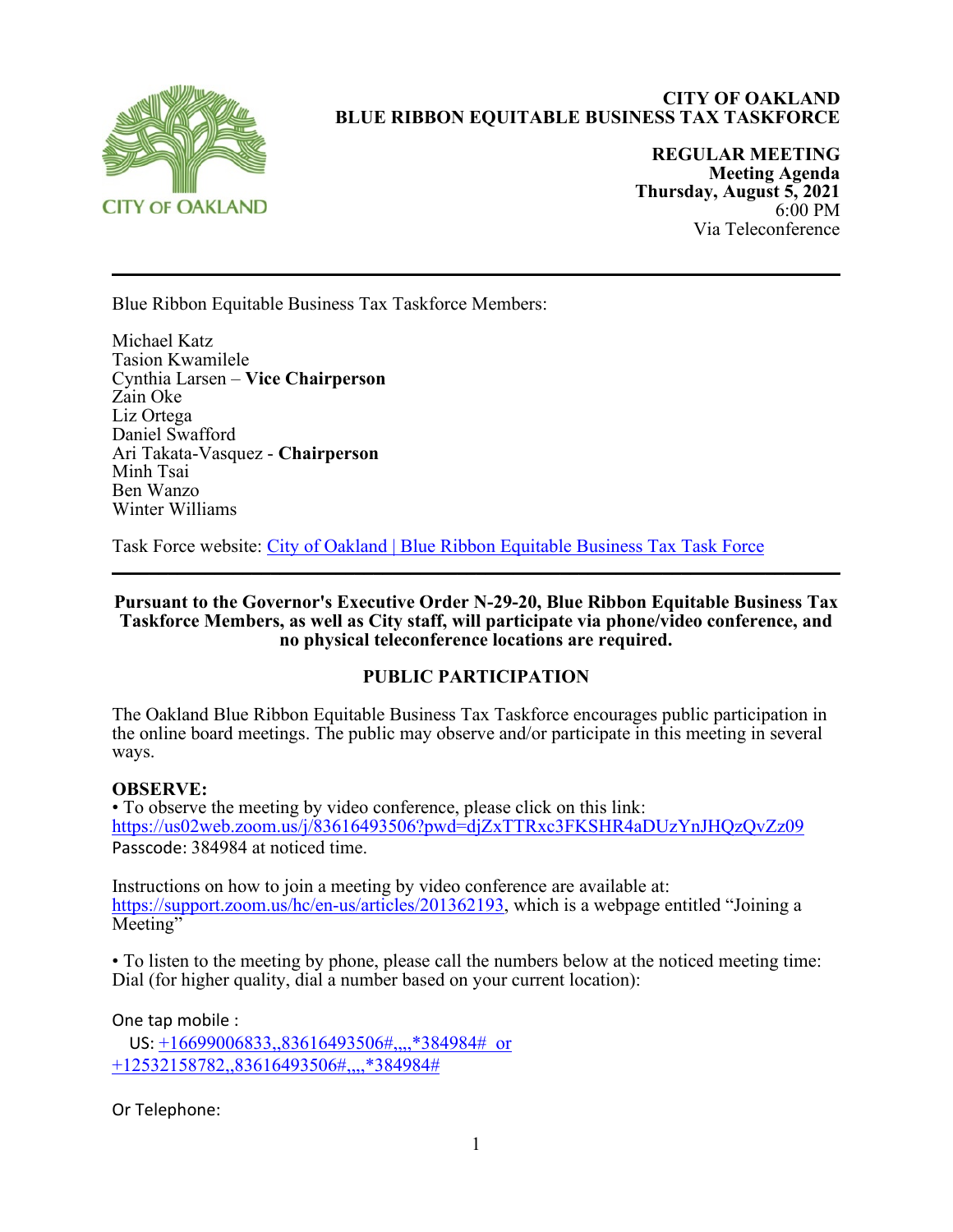US: +1 669 900 6833 or +1 253 215 8782 or +1 346 248 7799 or +1 301 715 8592 or +1 312 626 6799 or +1 929 205 6099 Webinar ID: 836 1649 3506 Passcode: 384984 International numbers available:<https://us02web.zoom.us/u/kxadPAqUZ>

After calling any of these phone numbers, if you are asked for a participant ID or code, press #. Instructions on how to join a meeting by phone are available at: [https://support.zoom.us/hc/en](https://support.zoom.us/hc/en-us/articles/201362663)[us/articles/201362663,](https://support.zoom.us/hc/en-us/articles/201362663) which is a webpage entitled "Joining a Meeting By Phone."

**PROVIDE PUBLIC COMMENT:** There are three ways to make public comment within the time allotted for public comment on an eligible Agenda item.

• Comment in advance: To send your comment directly to the Blue Ribbon Equitable Business Tax Taskforce and staff BEFORE the meeting starts, please send your comment, along with your full name and agenda item number you are commenting on, to

BlueRibbonTaskForce@oaklandca.gov. Please note that eComment submissions close one (1) hour before posted meeting time. All submitted public comment will be provided to the Task Force Members prior to the meeting.

• By Video Conference: To comment by Zoom video conference, click the "Raise Your Hand" button to request to speak when Public Comment is being taken on an eligible agenda item at the beginning of the meeting. You will then be unmuted, during your turn, and allowed to participate in public comment. After the allotted time, you will then be re-muted. Instructions on how to "Raise Your Hand" are available at: [https://support.zoom.us/hc/en-us/articles/205566129,](https://support.zoom.us/hc/en-us/articles/205566129) which is a webpage entitled "Raise Hand In Webinar."

• By Phone: To comment by phone, please call on one of the above listed phone numbers. You will be prompted to "Raise Your Hand" by pressing STAR-NINE ("\*9") to request to speak when Public Comment is being taken on an eligible agenda item at the beginning of the meeting. Once it is your turn, you will be unmuted and allowed to make your comment. After the allotted time, you will be re-muted. Instructions of how to raise your hand by phone are available at: [https://support.zoom.us/hc/en-us/articles/201362663,](https://support.zoom.us/hc/en-us/articles/201362663) which is a webpage entitled "Joining a Meeting by Phone."

If you have any questions about these protocols, please e-mail [BlueRibbonTaskForce@oaklandca.gov](mailto:BlueRibbonTaskForce@oaklandca.gov)  $\mathcal{L}_\mathcal{L} = \mathcal{L}_\mathcal{L} = \mathcal{L}_\mathcal{L} = \mathcal{L}_\mathcal{L} = \mathcal{L}_\mathcal{L} = \mathcal{L}_\mathcal{L} = \mathcal{L}_\mathcal{L} = \mathcal{L}_\mathcal{L} = \mathcal{L}_\mathcal{L} = \mathcal{L}_\mathcal{L} = \mathcal{L}_\mathcal{L} = \mathcal{L}_\mathcal{L} = \mathcal{L}_\mathcal{L} = \mathcal{L}_\mathcal{L} = \mathcal{L}_\mathcal{L} = \mathcal{L}_\mathcal{L} = \mathcal{L}_\mathcal{L}$ 

Do you need an ASL, Cantonese, Mandarin or Spanish interpreter or other assistance to participate? Please email [SAzimi@oaklandca.gov](mailto:SAzimi@oaklandca.gov) or call (510) 238-2972 for TDD/TTY five days in advance.

¿Necesita un intérprete en español, cantonés o mandarín, u otra ayuda para participar? Por favor envíe un correo electrónico a [SAzimi@oaklandca.gov](mailto:SAzimi@oaklandca.gov) o llame al (510) 238-2972 para TDD/TTY por lo menos cinco días antes de la reunión. Gracias.

您需要手語,西班牙語,粵語或國語翻譯服務嗎? 請在會議前五個工作日電郵 [SAzimi@oaklandca.gov](mailto:SAzimi@oaklandca.gov) 或 致電  $(510)$  238-2972 TDD/TTY.

 $\mathcal{L}_\text{max}$  and  $\mathcal{L}_\text{max}$  and  $\mathcal{L}_\text{max}$  and  $\mathcal{L}_\text{max}$  and  $\mathcal{L}_\text{max}$  and  $\mathcal{L}_\text{max}$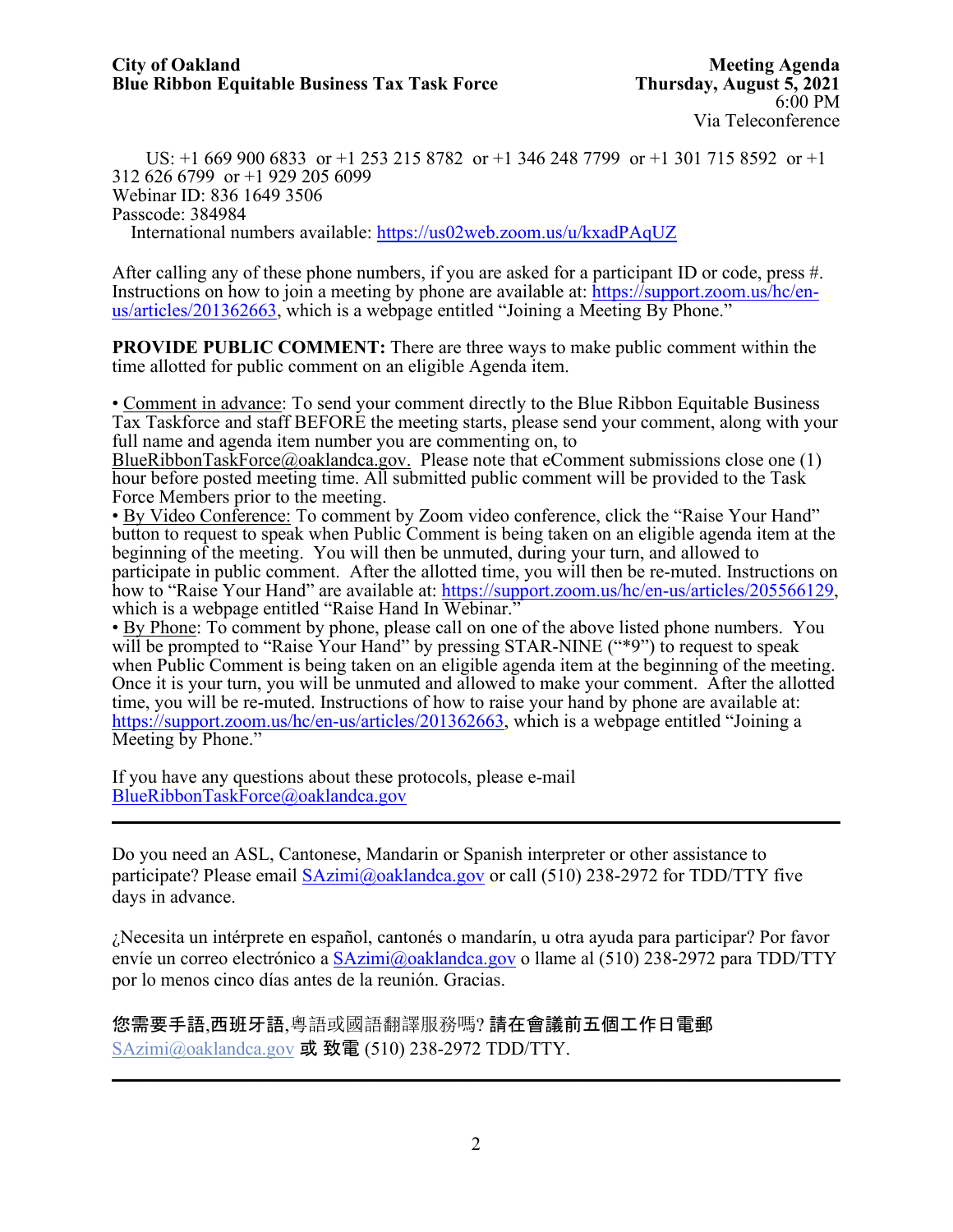### **1. Roll Call and Determination of Quorum**

**2. Public Comment:** Speakers will be called on by the facilitator as speakers "raise their hand" through video conference or by telephone to speak on Agenda items. Comments for matters not on the Agenda will be taken during Open Forum. All speakers will be allotted a maximum of two minutes to address the Task Force, unless amended by the Chair.

# **3. Speakers:**

- **A. Heidi Pickman,** Vice President, Programs & Policy, of California Association of Micro Enterprise Opportunity.
- **B. Edward Del Beccaro**, Executive Vice President / SF Bay Area Regional Manager of TRI Commercial Real Estate Services, Inc.

# **4. Staff Updates:**

- **A.** Proposed Task Force's Analyses and Recommendation Report Outline & Timeline (see Attachment)
- **5. Ad Hoc Committees Updates:** Task Force will discuss the progress of Ad Hoc Committees.
	- **A.** Committee A, Job Quality & Employment
	- **B.** Committee B, , Business Mobility, Real Estate, Attraction & Retention
	- **C.** Committee C, Tax Categories & Implementation

### **6. Agenda Requests for Future Meetings**

Task Force Members may use this opportunity to address new issues for Task Force business. New items will be referred to an Ad Hoc Committee for action, outreach, research and/or deliberation or scheduled to a subsequent Task Force meeting.

# **7. Open Forum**

### **8. Adjournment**

The meeting will adjourn upon the completion of the Task Force's business.

 $\mathcal{L}_\mathcal{L} = \mathcal{L}_\mathcal{L} = \mathcal{L}_\mathcal{L} = \mathcal{L}_\mathcal{L} = \mathcal{L}_\mathcal{L} = \mathcal{L}_\mathcal{L} = \mathcal{L}_\mathcal{L} = \mathcal{L}_\mathcal{L} = \mathcal{L}_\mathcal{L} = \mathcal{L}_\mathcal{L} = \mathcal{L}_\mathcal{L} = \mathcal{L}_\mathcal{L} = \mathcal{L}_\mathcal{L} = \mathcal{L}_\mathcal{L} = \mathcal{L}_\mathcal{L} = \mathcal{L}_\mathcal{L} = \mathcal{L}_\mathcal{L}$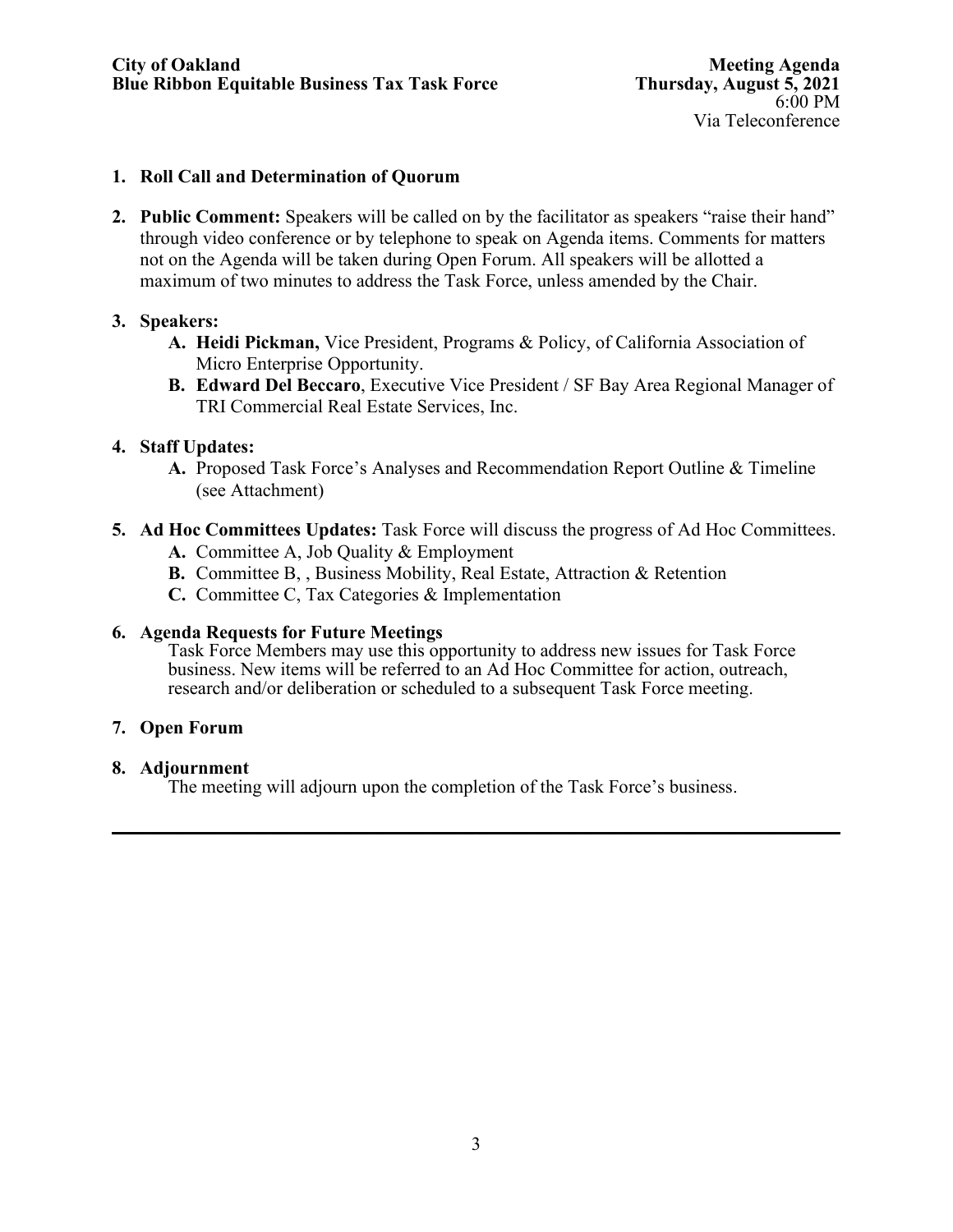# **Blue Ribbon Equitable Business Tax Task Force Analyses & Recommendation Report**

**To**: Oakland City Council **From**: Blue Ribbon Equitable Business Tax Task Force **Re**: Business Tax Equity Update **Date**: September 30, 2021

**Members**: Ari Takata-Vasquez, Chair, (District 2); Cynthia Larsen, Vice Chair (Mayor); Michael Katz (Resolution Appointment 1/12/2021); Tasion Kwamilele, (At Large); Zain Oke, (District 7); Liz Ortega, (Resolution Appointment 1/12/2021); Daniel Swafford (District 4); Minh Tsai (District 5); Ben Wanzo (District 6), Winter Williams (District 1).

#### **I. Executive Summary:**

### **II. Blue Ribbon Equitable Business Tax Task Force Tasks and Functions:**

Pursuant to Resolution [88478 C.M.S,](https://oakland.legistar.com/LegislationDetail.aspx?ID=4746758&GUID=646B0F87-82D0-461F-BEA6-2E31F83D00FA&Options=&Search=) the Blue Ribbon Equitable Business Tax Task Force ("Task Force") comprises 11 members serving the term from the date of appointment and ending on January 1, 2022. The Task Force is to carry out the analysis of the Business Tax rates, as described in Section 5.04.205 of Resolution No. [88227 C.M.S,](https://oakland.legistar.com/LegislationDetail.aspx?ID=4575259&GUID=04127B82-3604-47C3-AC82-B32205190AB5&Options=&Search=) engage in community and stakeholder outreach, and provide analyses and policy recommendations to the City Council of the economic impact of the recommended business tax rates by October 31, 2021.

#### **III. Overview of current Business Tax Structure:**

#### **IV. City Council Adopted Business Tax Structure:**

#### **V. Overall Process:**

- A. Task Force & Ad Hoc Committees Meetings
- B. Economic Data and Analysis<br>C. Community and Stakeholder
- Community and Stakeholder Outreach:

#### **VI. Oakland Economic and Business Climate:**

#### **VII. Recommendations:**

- A. Tax Rates:
- B. Tax Incentives:
- C. Use of Revenue:

#### **VIII. Conclusion:**

Adopted: September 30, 2021 Votes: Yay: Nay: Absence:

Respectfully Submitted,

Ari Takata-Vasquez **Chairperson** 

Cynthia Larsen Vice Chairperson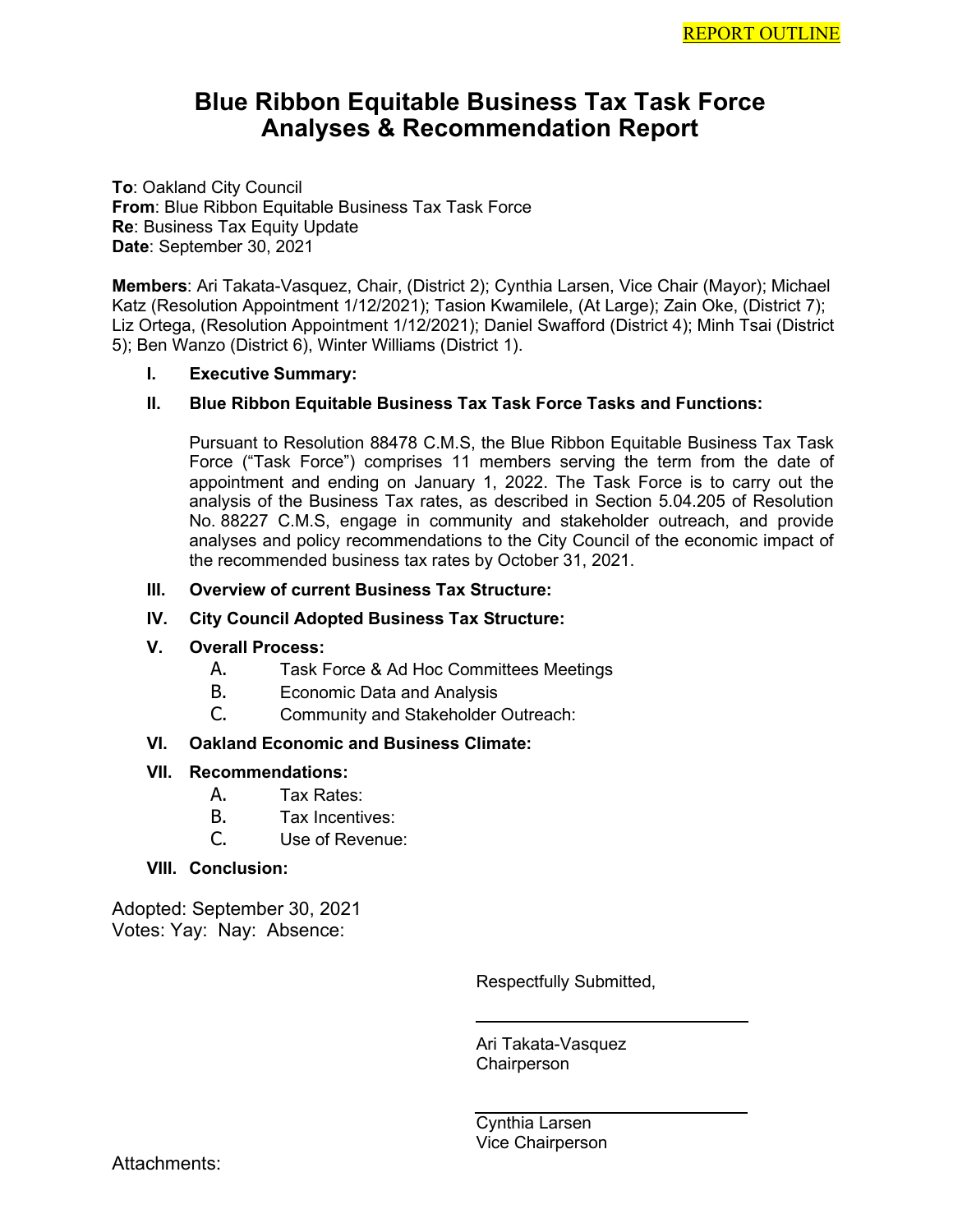# **Blue Ribbon Equitable Business Tax Task Force Master Calendar & Tentative Schedule (Revised June 10, 2021)**

# **Task Force Duties and Functions**

Pursuant to Resolution [88478 C.M.S,](https://oakland.legistar.com/LegislationDetail.aspx?ID=4746758&GUID=646B0F87-82D0-461F-BEA6-2E31F83D00FA&Options=&Search=) the Blue Ribbon Equitable Business Tax Task Force ("Task Force") comprises 11 members serving the term from the date of appointment and ending on January 1, 2022. The Task Force is to carry out the analysis of the Business Tax rates, as described in Section 5.04.205 of Resolution No. [88227 C.M.S,](https://oakland.legistar.com/LegislationDetail.aspx?ID=4575259&GUID=04127B82-3604-47C3-AC82-B32205190AB5&Options=&Search=) engage in community and stakeholder outreach, and provide policy recommendations to the City Council of the economic impact of the recommended business tax rates by October 31, 2021.

# **Meetings**

Regular meetings of the Task Force are held every other Thursday during the calendar year 2021 at 6:00 p.m. unless the meeting is publicly posted to begin at a different time or cancelled at the request of the Task Force.

Meetings are to be held via video chat platform Zoom until further notice. Meetings are to open to the public and enable public comments

| <b>Date</b>     | Time        | Location | <b>Notes</b>      |
|-----------------|-------------|----------|-------------------|
| April 15, 2021  | $6pm - 8pm$ | Zoom     | • Special Meeting |
| April 29, 2021  | $6pm - 8pm$ | Zoom     | • Regular Meeting |
| May 13, 2021    | $6pm - 8pm$ | Zoom     | • Regular Meeting |
| May 27, 2021    | $6pm - 8pm$ | Zoom     | • Regular Meeting |
| June 10, 2021   | $6pm - 8pm$ | Zoom     | • Regular Meeting |
| June 24, 2021   | $6pm - 8pm$ | Zoom     | • Regular Meeting |
| July 8, 2021    | $6pm - 8pm$ | Zoom     | • Regular Meeting |
| July 22, 2021   | $6pm - 8pm$ | Zoom     | • Regular Meeting |
| August 5, 2021  | $6pm - 8pm$ | Zoom     | • Regular Meeting |
| August 19, 2021 | $6pm - 8pm$ | Zoom     | • Regular Meeting |